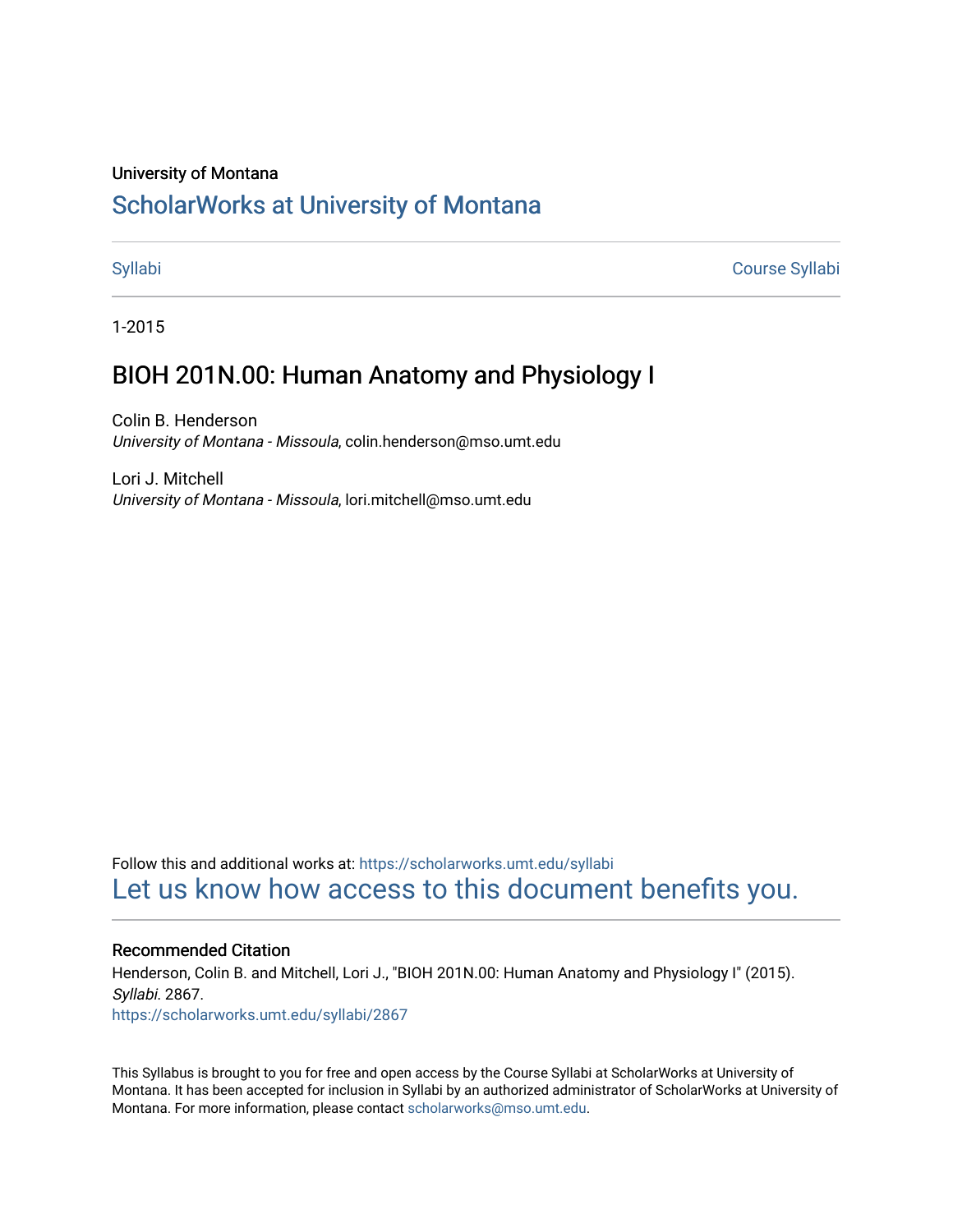# BIOH 201/202N - ANATOMY AND PHYSIOLOGY - COURSE POLICIES

# **Course Objectives:**

This course will provide you with conceptual and practical information on the anatomy and physiology of the human organism. Successfully completing this course at a B or higher level of performance will mean that you have met the following objectives:

What we know of the structure and function of the human body is based on science.

1) You will be able to describe the scientific basis for your understanding of anatomy and physiology. Presented with new information you should be able to judge whether it is scientifically sound.

Life depends on the continual input of energy to maintain body organization and function.

- 2) You will be able to describe the processes for energy transfers within the human body.
- Structure and function of the body are closely linked. You cannot understand the physical organization of the body and it organ systems without understanding what they do and how they are linked one to another.
- 3) You will be able to describe the cellular basis for life and how cellular processes govern physiology of development, growth, and normal function.
- 4) You will be able to demonstrate practical knowledge of human gross anatomy, including proper naming and physical relationships among the different structures in the body.
- 5) You will be able to describe the normal physiological function of different body systems. Given observations of particular anatomical and physiological status, you should be able to objectively describe those observations and their consequences to normal body function.

# **Course Requirements:**

There are no pre-requisites for enrollment in SCN 201N. You must have successfully completed SCN 201N in order to take SCN 202N. The study of human form and function requires exposure to the material from a practical as well as a theoretical approach. Consequently, regular attendance at all lab and lecture meetings is required to successfully complete this course. The class is structured so that if you complete all assignments, with an appropriate level of effort, you can pass this course. This means that in addition to attending class, you must commit yourself to at least eight (8) hours of intensive, individual study, plus an extra two to four hours in open labs each week. You must also accept the responsibility to ask questions if you do not understand the concepts. If absence from lab or lecture is necessary due to illness, it is your responsibility to notify the instructor and to obtain notes from another student.

# **Grading:**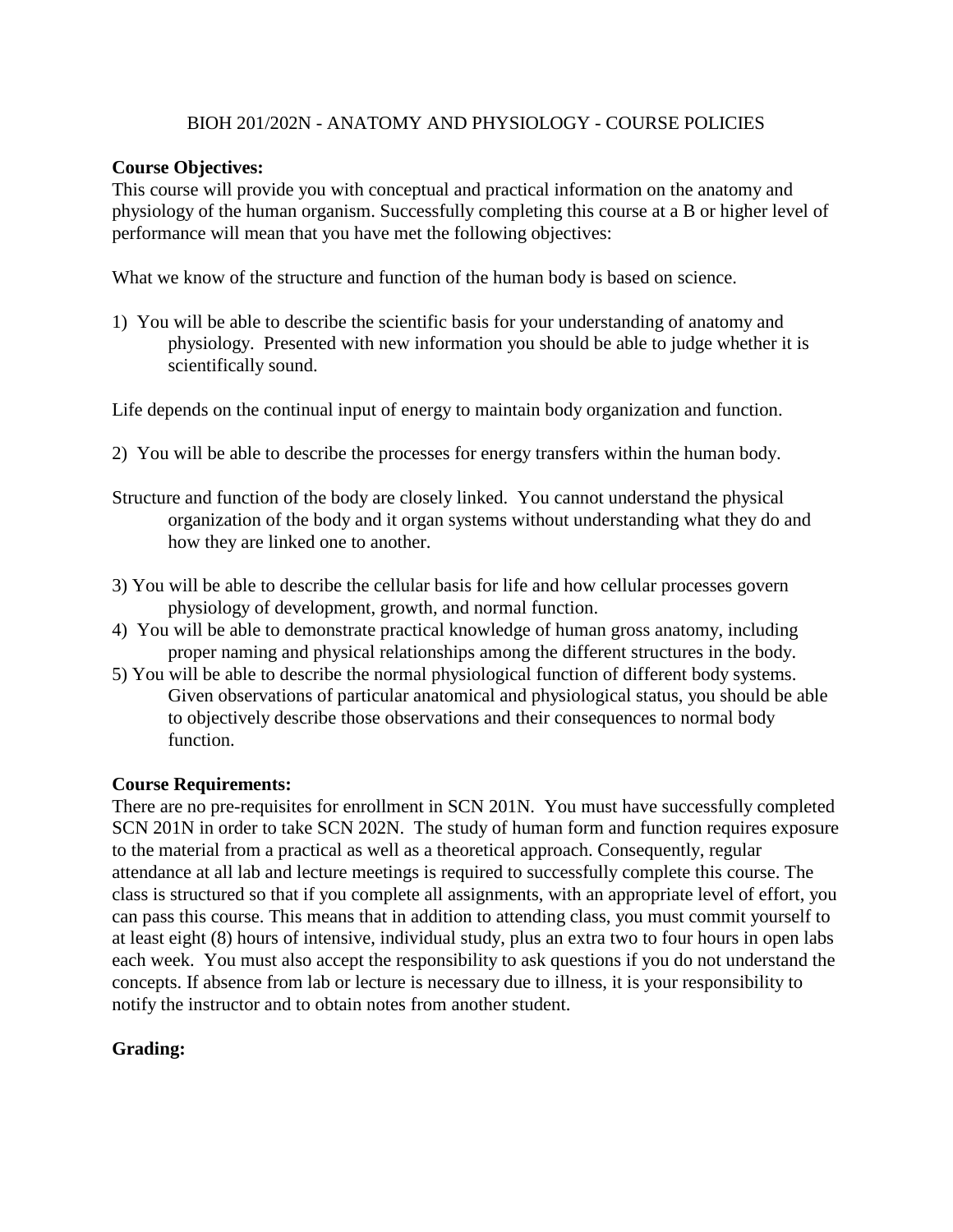The lecture and the laboratory are each worth 50% of your final grade. Do not take either lightly. Midterms and lab exams cover only the new materials presented since the previous exam. Your course grade will be determined by your performance in the lecture and lab, according to the following schedule:

| <b>Total possible for Lecture</b> | 200 points | <b>Total possible for Lab</b> | 200 points |
|-----------------------------------|------------|-------------------------------|------------|
| Final Exam                        | 80 points  | Quizzes                       | 50 points  |
| Lecture Exam 3                    | 40 points  | Lab Exam 3                    | 50 points  |
| Lecture Exam 2                    | 40 points  | Lab Exam 2                    | 50 points  |
| Lecture Exam 1                    | 40 points  | Lab Exam 1                    | 50 points  |

In addition to regular exams and quizzes, there will be periodic assignments or lecture quizzes that will contribute an additional 2 percent toward your final grade. While this is a small percentage, these assignments if completed accurately and on time, can make a difference in borderline totals.

Lecture and lab scores will be combined and final grades assigned as follows:

| $90 - 100\%$ | A |
|--------------|---|
| 80-89%       | B |
| 70-79%       | € |
| 50-69%       | D |
| $< 50\%$     | Е |

## **Lecture Exams:**

The lecture exams will be drawn from lecture and assigned reading. Lecture exams will be 40 multiple choice questions. The final exam is 80 questions and is comprehensive. Details of the final exam will be presented near the end of the semester.

## **Laboratory Exams:**

Laboratory examinations are based on the use of actual specimens, and therefore must be taken during the assigned laboratory time. Because they are difficult to set up, makeup exams for lab exams are generally not given. Each exam is 50 questions that may include hands-on as well as Powerpoint-based questions. Each exam may include up to 10 percent review material from any of the previous exams.

## **Quizzes:**

Laboratory quizzes will be given each week during the first 10 minutes of class. If you are tardy and miss the quiz, you will not be allowed to take it and will receive a 0 for that quiz. A total of 15 quizzes are given and the five (5) lowest quiz grades will be dropped at the end of the semester. These 5 drops make allowance for unforeseen circumstances that cause you to perform poorly, be late, or miss a lab. No makeups will be allowed on quizzes until these 5 opportunities have been used.